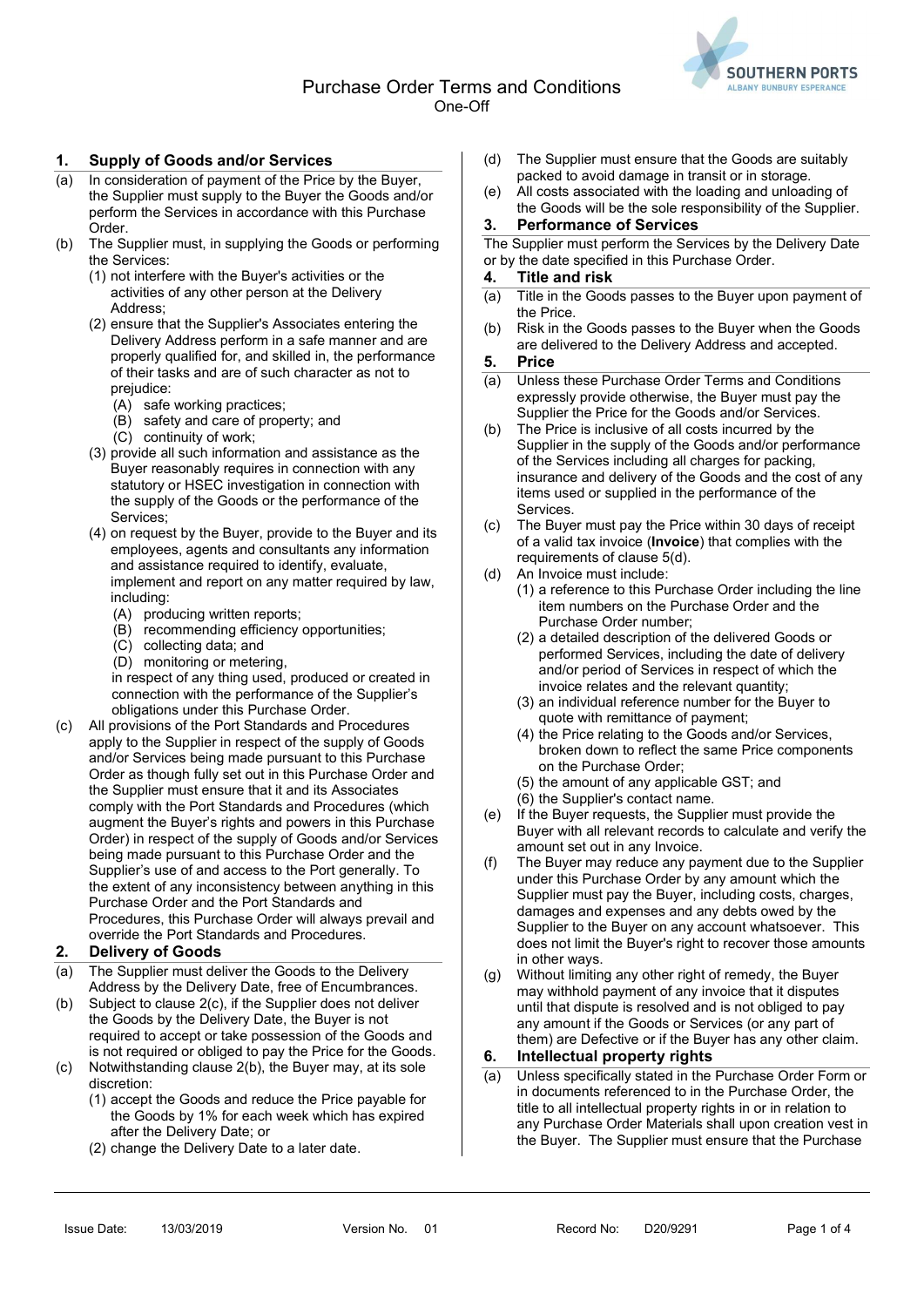

Order Materials are used, copied, supplied or reproduced only for the purposes of the Purchase Order.

(b) The Supplier indemnifies the Buyer, its successors, assigns, customers and users of the Purchase Order Materials against any loss, damage, claim, action or expense (including, without limitation, legal expense and Consequential Loss) arising out of or in any way connected with any infringement of any patent, registered design, copyright, trade mark or other intellectual property right connected with the Purchase Order Materials or the use of the Purchase Order **Materials** 

## 7. Warranties

#### The Supplier warrants that:

- (a) the Goods and/or Services match the description referred to in the Purchase Order and satisfy the relevant Australian Standards for quality control;
- (b) the Goods and/or Services comply with all laws, legislation, regulations and codes (including, but not limited to, standards laid down by any standards association or any local supply authority and any standards specifically set out in this Purchase Order);
- (c) if the Supplier gave the Buyer a sample of the Goods or a demonstration of the Services, the Goods and/or Services are of the same nature and quality as the sample or demonstration given;
- (d) the Goods and/or Services are fit for the purpose which the Buyer intends to use them; and
- (e) the Goods are of merchantable quality and, unless otherwise specified in the Purchase Order, are new.

## 8. Warranty period

- (a) If, during the Warranty Period, any of the Goods or Services are found to be Defective, the Buyer may:
	- (1) return the Defective Goods to the Supplier;
		- (2) reject the Defective Services;
		- (3) repair or make good the Defective Goods; or
	- (4) re-perform or make good the Defective Services.
- (b) Without affecting any other right or remedy of the Buyer, the Supplier must:
	- (1) repair or replace the Defective Goods;
	- (2) re-perform or make good the Defective Services; or
	- (3) reimburse the Buyer for any expenses incurred in repairing, re-performing or making good (as the case may be) any Defective Goods or Services, at the Supplier's cost, if requested to do so by the Buyer.

## 9. Insurances

- (a) At all times, the Supplier must, at its own expense, obtain and maintain in connection with this Purchase Order all appropriate insurances, including:
	- (1) workers' compensation Insurance in an amount no less than \$50,000,000 arising from any one event covering all claims and liabilities under any statute and at common law for the death or injury of any person employed by the Supplier.
	- (2) public liability insurance for a sum of no less than \$50,000,000 for any one occurrence to cover the liability of the Supplier for loss of or damage to and loss of use of any property and personal injury, death or illness to any person (other than liability required under workers' compensation law) arising out of or in connection with the provision of Goods or Services pursuant to this Purchase Order.
	- (3) where the Services require the Supplier to provide a motor vehicle, motor vehicle third party liability

insurance in an amount no less than \$30,000,000 for any one occurrence or accident covering legal liability for property loss or damage and bodily injury to or death of persons (other than compulsory third party motor vehicle insurance) caused by motor vehicles used in connection with this Purchase Order;

- (4) where the Supplier is performing services or providing Supplier designed or constructed goods, professional indemnity insurance in an amount not less than \$10,000,000 for any one claim and \$20,000,000 for all claims in the aggregate during any one 12 month period of insurance.
- (b) A certificate stating the currency of insurance shall be provided to the Buyer with this Purchase Order, upon the renewal of the Supplier's insurance and upon request.

## 10. Indemnity

The Supplier must indemnify, and keep indemnified, the Buyer against any loss, damage, claim, action or expense (including, without limitation, legal expense and Consequential Loss) which the Buyer may suffer as a direct or indirect result of any of the following:

- (a) any act or omission on the part of the Supplier or any of its Associates in the Port;
- (b) a breach of this Purchase Order by the Supplier;
- (c) any warranty given by the Supplier in this Purchase Order being incorrect or misleading in any way;
- (d) the provision of the Goods and/or the Services or any activity directly or indirectly associated with the provision of the Goods and/or the Services, or both; and
- (e) any negligent act or failure to act by the Supplier or any of the Supplier's employees, agents, officers or contractors.

If an indemnity payment is made by the Supplier, the Supplier must also pay the Buyer an additional amount equal to any tax which is payable in respect of that indemnity payment.

# 11. Confidentiality

#### The Supplier must:

- (a) treat as confidential and keep confidential, all Confidential Information; and
- (b) not disclose Confidential Information other than: (i) to the extent required by law; (ii) by the rules of any stock exchange; or (iii) Confidential Information that is already in the public domain.

## 12. GST

- (a) All prices or other consideration referred to in this Purchase Order are inclusive of GST.
- (b) The Buyer is not required to pay the GST component of the Price or other consideration until it has received a tax invoice from the Supplier in respect of the taxable supply.
- (c) If an adjustment event occurs, the Supplier must issue an adjustment note and a payment must be made as between the parties to reflect the adjusted amount of the GST on the taxable supply.
- (d) Italicised expressions used in this clause have the meaning given to them in the A New Tax System (Goods and Services Tax) Act 1999 (Cth).

## 13. Termination or suspension

(a) The Buyer may terminate this Purchase Order in whole or in part at any time without cause by giving written notice to the Supplier, following which the Supplier must: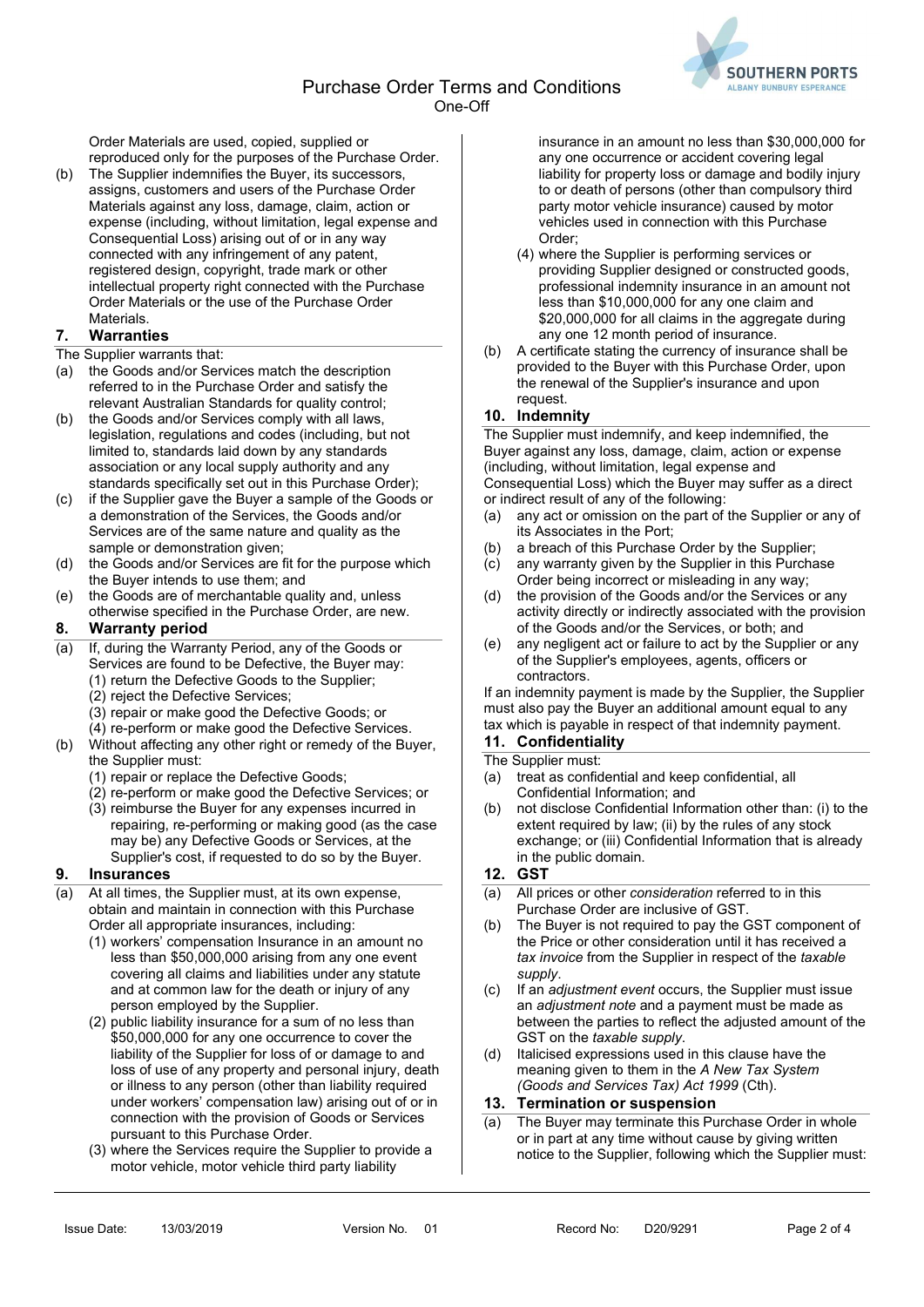Purchase Order Terms and Conditions One-Off



- (1) cease the manufacture and/or supply of the Goods and all other work related to the supply of the Goods or the performance of the Services (as applicable), which have been terminated;
- (2) not place any further orders or make any further commitment in relation to that part of the Goods and/or Services that have been terminated; and
- (3) take all action in relation to the termination that the Buyer may require.
- (b) On termination, subject to any rights the Buyer may have of set off or deduction, the Buyer's only obligation is to pay the Supplier for Goods which have been delivered, and/or for Services which have been provided in accordance with this Purchase Order prior to the date of termination of the supply of such Goods and/or Services. Without limitation, the Buyer will not be liable for any direct, consequential, indirect, special or punitive damages that the Supplier or any third party may suffer.
- (c) The Buyer may suspend all or part of the supply of the Goods and/or the Services at any time for any period of time by giving written notice to the Supplier. The Supplier must comply with the notice and recommence supply when notified by the Buyer. The Supplier is not entitled to any additional payment as a result of such suspension.

## 14. Dispute Resolution

- (a) Any dispute which arises between the Buyer and the Supplier arising out of or in connection with this Purchase Order must be dealt with in accordance with this clause 14.
- (b) Either party may refer a dispute to the other party for resolution, by serving a notice in writing upon the person named in the Purchase Order as the party's representative on behalf of the other party. The notice must specify particulars of the dispute.
- (c) If the parties are unable to resolve the dispute referred to in clause 14(b) within 30 business days from the receipt by one party of a notice from the other party, the dispute may be referred to mediation by either party.

## 15. PPSA

If the Buyer determines that this Purchase Order creates a security interest in favour of the Buyer for the purposes of the PPSA, the Supplier agrees to do anything (including obtaining consents, signing and producing documents, getting documents completed and signed and supplying information) which the Buyer asks and considers necessary for the purposes of:

- (a) ensuring that the security interest is enforceable, perfected and otherwise effective;
- (b) enabling the Buyer to apply for any registration, complete any financing statement or give any notification, in connection with the security interest so that the Buyer has the priority required by it; or
- (c) enabling the Buyer to exercise rights in connection with the security interest.

## 16. Assignment

None of the Suppliers rights, interests, benefits or obligations in this Purchase Order are capable of being assigned or otherwise transferred to an assignee without the prior written consent of the Buyer (which may be given, withheld or given subject to any conditions it sees fit in its absolute discretion).

# 17. Special Provisions

All (if any) of the Special Provisions set out in or annexed to the Purchase Order must be deemed to be incorporated in this Purchase Order. To the extent that any Special Provisions are inconsistent with any provision in these Purchase Order Terms and Conditions, the Special Provisions must prevail to the extent of the inconsistency.

## 18. General

- (a) This Purchase Order contains the entire understanding between the parties as to the subject matter of this Purchase Order and:
	- (1) all previous negotiations, understandings, representations, warranties, documents or commitments concerning the subject matter of this Purchase Order are merged in and superseded by this Purchase Order and are of no further effect;
	- (2) no party is liable to any other party in respect of those matters; and
	- (3) any terms and conditions of the Supplier (whether or not provided to the Buyer) do not apply to this Purchase Order.
- (b) No alteration can be made to this Purchase Order without the written authorisation of the Buyer.
- (c) Clauses of this Purchase Order which deal with warranties, indemnities and consequences of termination survive the termination or expiry of this Purchase Order and may be enforced at any time by the Buyer.
- (d) All of the provisions in Part 1F of the Civil Liability Act 2002 (WA) are expressly excluded and do not apply to anything arising out of this Purchase Order.
- (e) The laws of the State of Western Australia apply to this Purchase Order and the courts of the State of Western Australia will determine any dispute in relation to this Purchase Order.

## 19. Interpretation

In these Purchase Order Terms and Conditions:

- (a) headings are for convenience only and do not affect interpretation;
- (b) person includes an individual, the estate of an individual, a corporation, an Authority, an association or a joint venture (whether incorporated or unincorporated), a partnership and a trust;
- (c) a reference to a party includes that party's executors, administrators, successors and permitted assigns, including persons taking by way of novation and, in the case of a trustee, includes a substituted or an additional trustee;
- (d) a reference to a statute includes its delegated legislation and a reference to a statute or delegated legislation or a provision of either includes consolidations, amendments, re-enactments and replacements;
- (e) a word importing the singular includes the plural (and vice versa), and a word indicating a gender includes every other gender;
- (f) if a word or phrase is given a defined meaning, any other part of speech or grammatical form of that word or phrase has a corresponding meaning;
- (g) a person, body or authority which has ceased to exist or has been reconstituted, amalgamated, reconstructed or merged, or the functions of which have become exercisable by any other person, body or authority in its place, is taken to refer to the